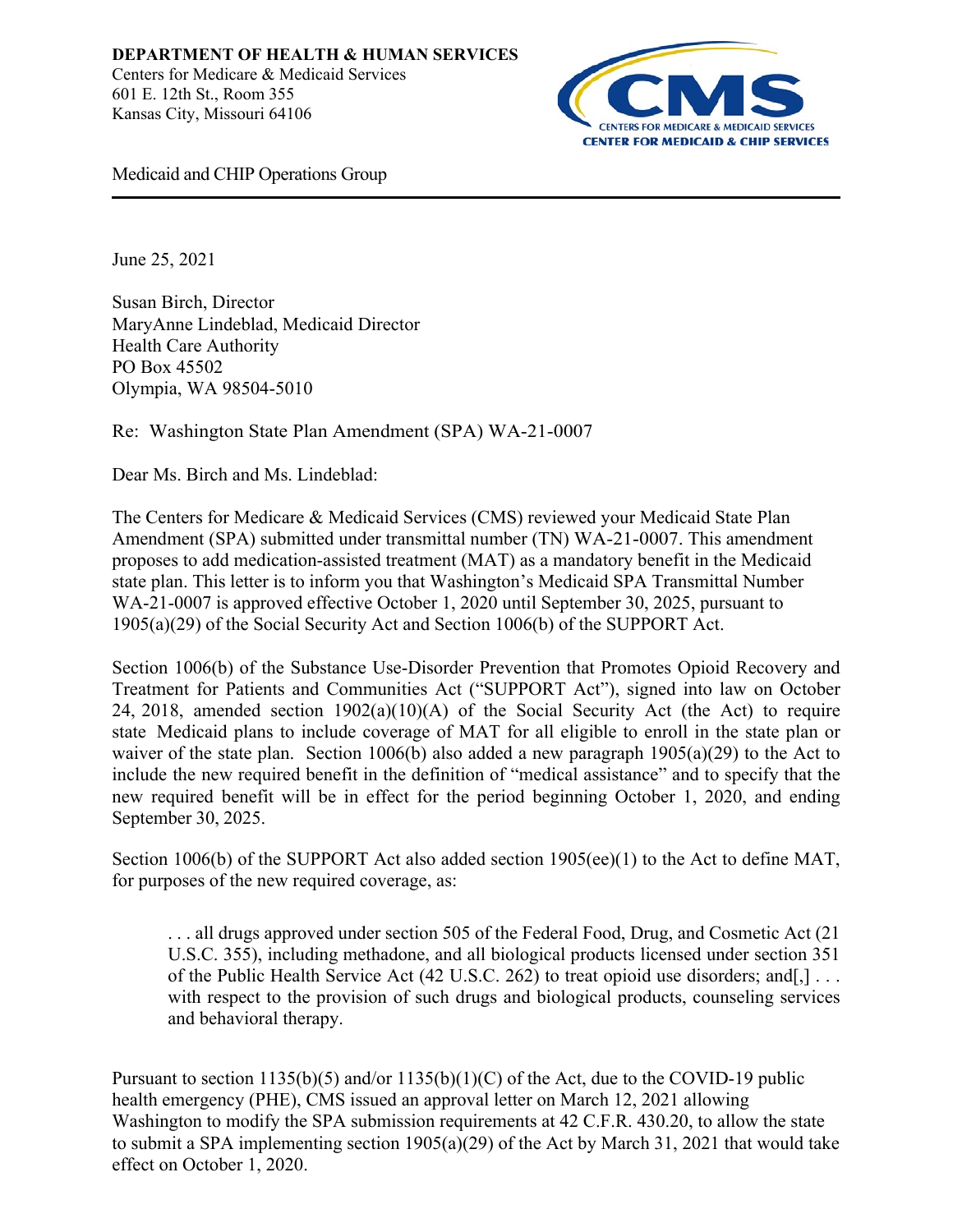Pursuant to section 1135(b)(5) and/or 1135(b)(1)(C) of the Act, due to the COVID-19 PHE, CMS issued an approval letter on March 12, 2021 allowing Washington to modify the public notice time frames set forth at 42 C.F.R. 447.205, in order to obtain an effective date of October 1, 2020 for its SPA implementing statewide methods and standards for setting payment rates for the benefit described at section 1905(a)(29) of the Act. The state issued public notice on January 11, 2021.

CMS conducted our review of your submittal according to statutory requirements in Title XIX of the Act and implementing regulations.

If you have any questions, please contact Nikki Lemmon at 303-844-2641 or via email at nicole.lemmon@cms.hhs.gov.

Sincerely,



Ruth A. Hughes, Acting Director Division of Program Operations

cc: Ann Myers, HCA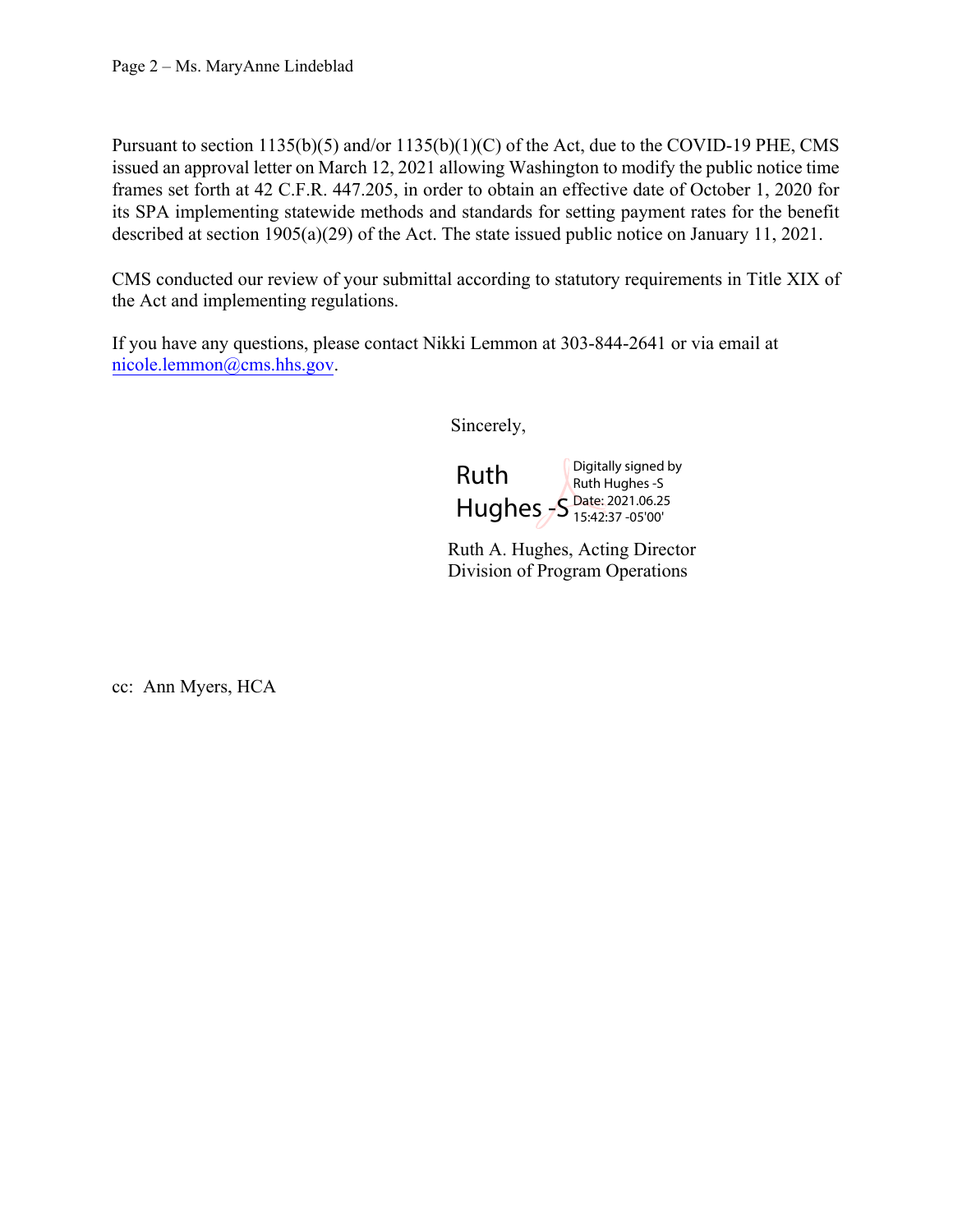| DEPARTMENT OF HEALTH AND HUMAN SERVICES<br>HEALTH CARE FINANCING ADMINISTRATION                                                                                                                      |                                                                                                                       | <b>FORM APPROVED</b><br>OMB NO. 0938-0193 |
|------------------------------------------------------------------------------------------------------------------------------------------------------------------------------------------------------|-----------------------------------------------------------------------------------------------------------------------|-------------------------------------------|
| TRANSMITTAL AND NOTICE OF APPROVAL OF                                                                                                                                                                | 1. TRANSMITTAL NUMBER:                                                                                                | 2. STATE                                  |
| <b>STATE PLAN MATERIAL</b>                                                                                                                                                                           | 21-0007                                                                                                               | Washington                                |
| <b>FOR: HEALTH CARE FINANCING ADMINISTRATION</b>                                                                                                                                                     | 3. PROGRAM IDENTIFICATION: TITLE XIX OF THE<br>SOCIAL SECURITY ACT (MEDICAID)                                         |                                           |
| TO: REGIONAL ADMINISTRATOR                                                                                                                                                                           | 4. PROPOSED EFFECTIVE DATE                                                                                            |                                           |
| HEALTH CARE FINANCING ADMINISTRATION                                                                                                                                                                 | October 1, 2020                                                                                                       |                                           |
| DEPARTMENT OF HEALTH AND HUMAN SERVICES                                                                                                                                                              |                                                                                                                       |                                           |
| 5. TYPE OF PLAN MATERIAL (Check One):                                                                                                                                                                |                                                                                                                       |                                           |
| <b>NEW STATE PLAN</b>                                                                                                                                                                                | AMENDMENT TO BE CONSIDERED AS NEW PLAN                                                                                | $\boxtimes$ AMENDMENT                     |
| COMPLETE BLOCKS 6 THRU 10 IF THIS IS AN AMENDMENT (Separate Transmittal for each amendment)                                                                                                          |                                                                                                                       |                                           |
| 6. FEDERAL STATUTE/REGULATION CITATION:                                                                                                                                                              | 7. FEDERAL BUDGET IMPACT:                                                                                             |                                           |
| $1902(a)$ and $1905(s)(29)$ of the Social Security Act                                                                                                                                               | a. FFY 2021 \$0                                                                                                       |                                           |
|                                                                                                                                                                                                      | b. FFY 2022 \$0                                                                                                       |                                           |
| 8. PAGE NUMBER OF THE PLAN SECTION OR ATTACHMENT:                                                                                                                                                    | 9. PAGE NUMBER OF THE SUPERSEDED PLAN SECTION<br>OR ATTACHMENT (If Applicable):                                       |                                           |
| Attachment 3.1-A page 18b                                                                                                                                                                            |                                                                                                                       |                                           |
| Supplement 4 to Attachment 3.1-A pages $1-3$ (new) 1-6 (new)                                                                                                                                         | Attachment 3.1-A page 18b<br>Attachment 3.1-B page 18b                                                                |                                           |
| Attachment 3.1-B page 18b<br>Supplement 2 to Attachment 3.1-B pages 1-3 (new) 1-6 (new)                                                                                                              |                                                                                                                       |                                           |
| Attachment 4.19-B page 52 (new)                                                                                                                                                                      |                                                                                                                       |                                           |
| 10. SUBJECT OF AMENDMENT:                                                                                                                                                                            |                                                                                                                       |                                           |
|                                                                                                                                                                                                      |                                                                                                                       |                                           |
| Medication Assisted Treatment (MAT)/Medications for Opioid Use Disorder (MOUD)                                                                                                                       |                                                                                                                       |                                           |
| 11. GOVERNOR'S REVIEW (Check One):<br>GOVERNOR'S OFFICE REPORTED NO COMMENT<br>COMMENTS OF GOVERNOR'S OFFICE ENCLOSED<br>NO REPLY RECEIVED WITHIN 45 DAYS OF SUBMITTAL                               | $\boxtimes$ OTHER, AS SPECIFIED: Exempt                                                                               |                                           |
| 12. SIGNATURE OF STATE AGENCY OFFICIAL:                                                                                                                                                              | 16. RETURN TO:                                                                                                        |                                           |
| Mary anne Swalland                                                                                                                                                                                   | Ann Myers                                                                                                             |                                           |
| 13. TYPED NAME:                                                                                                                                                                                      | <b>Rules and Publications</b>                                                                                         |                                           |
| MaryAnne Lindeblad                                                                                                                                                                                   | Division of Legal Services                                                                                            |                                           |
| 14. TITLE:                                                                                                                                                                                           | <b>Health Care Authority</b>                                                                                          |                                           |
| Medicaid Director                                                                                                                                                                                    | 626 8 <sup>th</sup> Ave SE MS: 42716                                                                                  |                                           |
| 15. DATE SUBMITTED:                                                                                                                                                                                  | Olympia, WA 98504-2716                                                                                                |                                           |
| 03-30-2021                                                                                                                                                                                           |                                                                                                                       |                                           |
| FOR REGIONAL OFFICE USE ONLY                                                                                                                                                                         |                                                                                                                       |                                           |
| 17. DATE RECEIVED:<br>3/30/2021                                                                                                                                                                      | 18. DATE APPROVED:                                                                                                    |                                           |
| PLAN APPROVED - ONE COPY ATTACHED                                                                                                                                                                    | June 25, 2021                                                                                                         |                                           |
| 19. EFFECTIVE DATE OF APPROVED MATERIAL:<br>10/1/2021                                                                                                                                                | 20. SIGNATURE OF REGIONAL OFFICI <sub>DIstrat</sub> ily signed by Ruth Hughes -S<br>Date: 2021.06.25 15:43:13 -05'00' |                                           |
| 21. TYPED NAME:<br>Ruth A. Hughes                                                                                                                                                                    | 22. TITLE: Acting Director, Division of Program Operations                                                            |                                           |
| the state authorizes P& I change:<br>23. REMARKS <sup>26</sup>                                                                                                                                       |                                                                                                                       |                                           |
| Box 8                                                                                                                                                                                                |                                                                                                                       |                                           |
| Remove "Attachment 3.1-A page 18b" and "Attachment 3.1-B page 18b"<br>$\mathbf{o}$<br>Under "Supplement 4 to Attachment 3.1-A" replace pages "1 -3 (new) with pages "1 - 7 (new)"<br>$\mathbf{o}$    |                                                                                                                       |                                           |
| Under "Supplement 2 to Attachment 3.1-B" replace pages " $1 - 3$ (new)" with pages " $1 - 7$ (new)"<br>$\mathbf{o}$                                                                                  |                                                                                                                       |                                           |
| Add "Attachment 4.19-B page 52 (new)"<br>$\mathbf{o}$                                                                                                                                                |                                                                                                                       |                                           |
| Box 9<br>Remove "Attachment 3.1-A page 18b" and "Attachment 3.1-B page 18b"<br>$\mathbf{o}$                                                                                                          |                                                                                                                       |                                           |
|                                                                                                                                                                                                      |                                                                                                                       |                                           |
| $6/3/21$ : the state authorizes the following P&I changes to box 8 of the 179 form:<br>For Supplement 4 to Attachment 3.1-A, change the previously authorized pages " $1 - 7$ " to pages " $1 - 6$ " |                                                                                                                       |                                           |
| For Supplement 2 to Attachment 3.1-B, change the previously authorized pages " $1 - 7$ " to pages " $1 - 6$ "                                                                                        |                                                                                                                       |                                           |
|                                                                                                                                                                                                      |                                                                                                                       |                                           |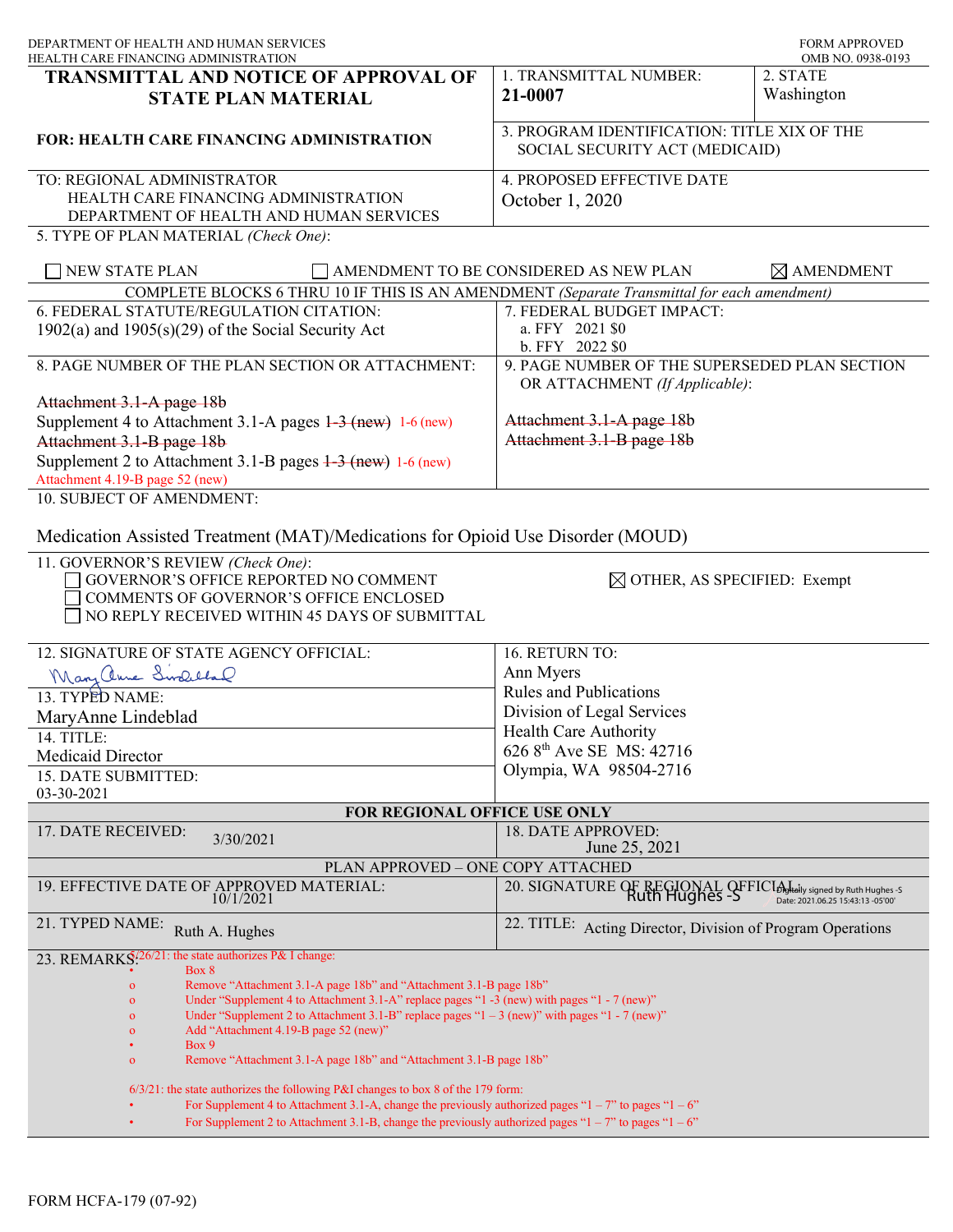### State WASHINGTON

#### AMOUNT, DURATION, AND SCOPE OF MEDICAL AND REMEDIAL CARE AND SERVICES PROVIDED TO THE CATEGORICALLY NEEDY \_\_\_\_\_\_\_\_\_\_\_\_\_\_\_\_\_\_\_\_\_\_\_\_\_\_\_\_\_\_\_\_\_\_\_\_\_\_\_\_\_\_\_\_\_\_\_\_\_\_\_\_\_\_\_\_\_\_\_\_\_\_\_\_\_\_\_\_\_\_\_\_\_\_\_

#### **1905(a)(29) Medication-Assisted Treatment (MAT)**

i. General Assurance

MAT is covered under the Medicaid state plan for all Medicaid beneficiaries who meet the medical necessity criteria for receipt of the service for the period beginning October 1, 2020 and ending September 30, 2025.

- ii. Assurances
	- a. The state assures coverage of naltrexone, buprenorphine, and methadone and all of the forms of these drugs for MAT that are approved under section 505 of the Federal Food, Drug, and Cosmetic Act (21 U.S.C. 355) and all biological products licensed under section 351 of the Public Health Service Act (42 U.S.C. 262).
	- b. The state assures that methadone for MAT is provided by Opioid Treatment Programs that meet the requirements in 42 C.F.R. Part 8.
	- c. The state assures coverage for all formulations of MAT drugs and biologicals for OUD that are approved under section 505 of the Federal Food, Drug, and Cosmetic Act (21 U.S.C. 355) and all biological products licensed under section 351 of the Public Health Service Act (42 U.S.C. 262)
- iii. Service Package

The state covers the following counseling services and behavioral health therapies as part of MAT

- a) Please set forth each service and components of each service (if applicable), along with a description of each service and component service. *From October 1, 2020, through September 30, 2025, the state assures that MAT to treat OUD as defined at section 1905(ee)(1) of the Social Security Act (the Act) is covered exclusively under section 1905(a)(29) of the Act. See chart below.*
- b) Please include each practitioner and provider entity that furnishes each service and component service. *See chart below*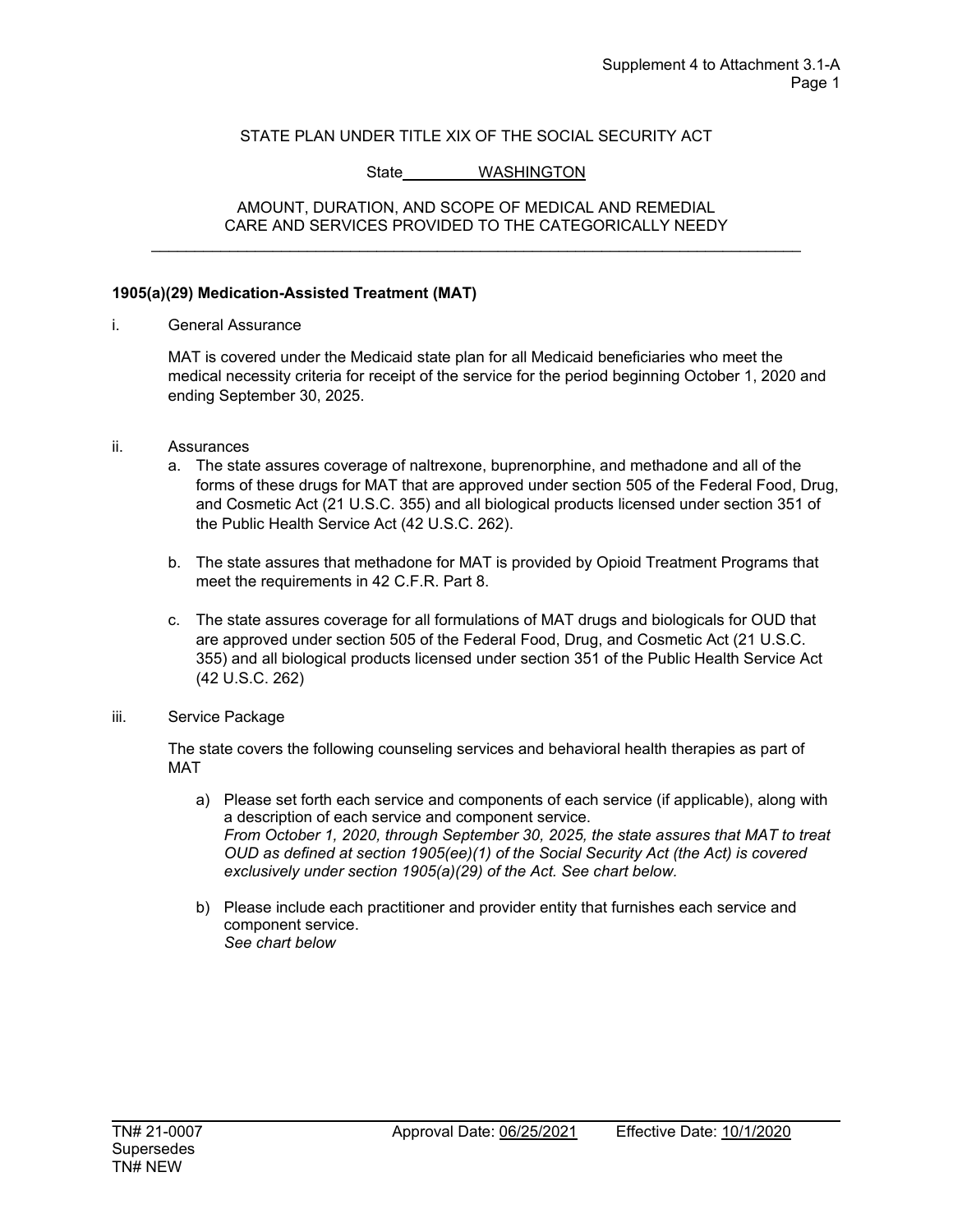### State\_\_\_\_\_\_\_\_\_\_ WASHINGTON

#### AMOUNT, DURATION, AND SCOPE OF MEDICAL AND REMEDIAL CARE AND SERVICES PROVIDED TO THE CATEGORICALLY NEEDY \_\_\_\_\_\_\_\_\_\_\_\_\_\_\_\_\_\_\_\_\_\_\_\_\_\_\_\_\_\_\_\_\_\_\_\_\_\_\_\_\_\_\_\_\_\_\_\_\_\_\_\_\_\_\_\_\_\_\_\_\_\_\_\_\_\_\_\_\_\_\_\_\_\_\_

| a. Service                    | a. Service Description                                                                                                                                                                                                                                                                                                                                                                     | <b>Providers Able to</b><br>b.<br><b>Render Service</b>                                        |
|-------------------------------|--------------------------------------------------------------------------------------------------------------------------------------------------------------------------------------------------------------------------------------------------------------------------------------------------------------------------------------------------------------------------------------------|------------------------------------------------------------------------------------------------|
| <b>Medication Management</b>  |                                                                                                                                                                                                                                                                                                                                                                                            |                                                                                                |
| Screening                     | Obtain client history, review<br>medications, demographics,<br>determine services client is<br>seeking                                                                                                                                                                                                                                                                                     | ARNP, MD/DO, PA (all may<br>prescribe medication for<br><b>MAT with a DATA Waiver</b><br>2000) |
| Medication<br>Management      | The prescribing of and monitoring of<br>all drugs in all forms identified for<br>use as MAT, under section 505 of<br>the Federal Food, Drug, and<br>Cosmetic Act (21 U.S.C. 355) and<br>all biological products licensed<br>under section 351 of the Public<br>Health Service Act (42 U.S.C. 262).                                                                                         | ARNP, MD/DO, PA (all may<br>prescribe medication for<br><b>MAT with a DATA Waiver</b><br>2000) |
| Physical health<br>management | Provision of an initial examination,<br>review of past medical history and<br>current medications to determine<br>the appropriateness of medication<br>assisted treatment. The<br>identification, management and<br>referral to care as indicated for the<br>treatment of medical conditions<br>resulting from the use of MAT or<br>those that might interfere with the<br>success of MAT. | MD/DO, ARNP, PA                                                                                |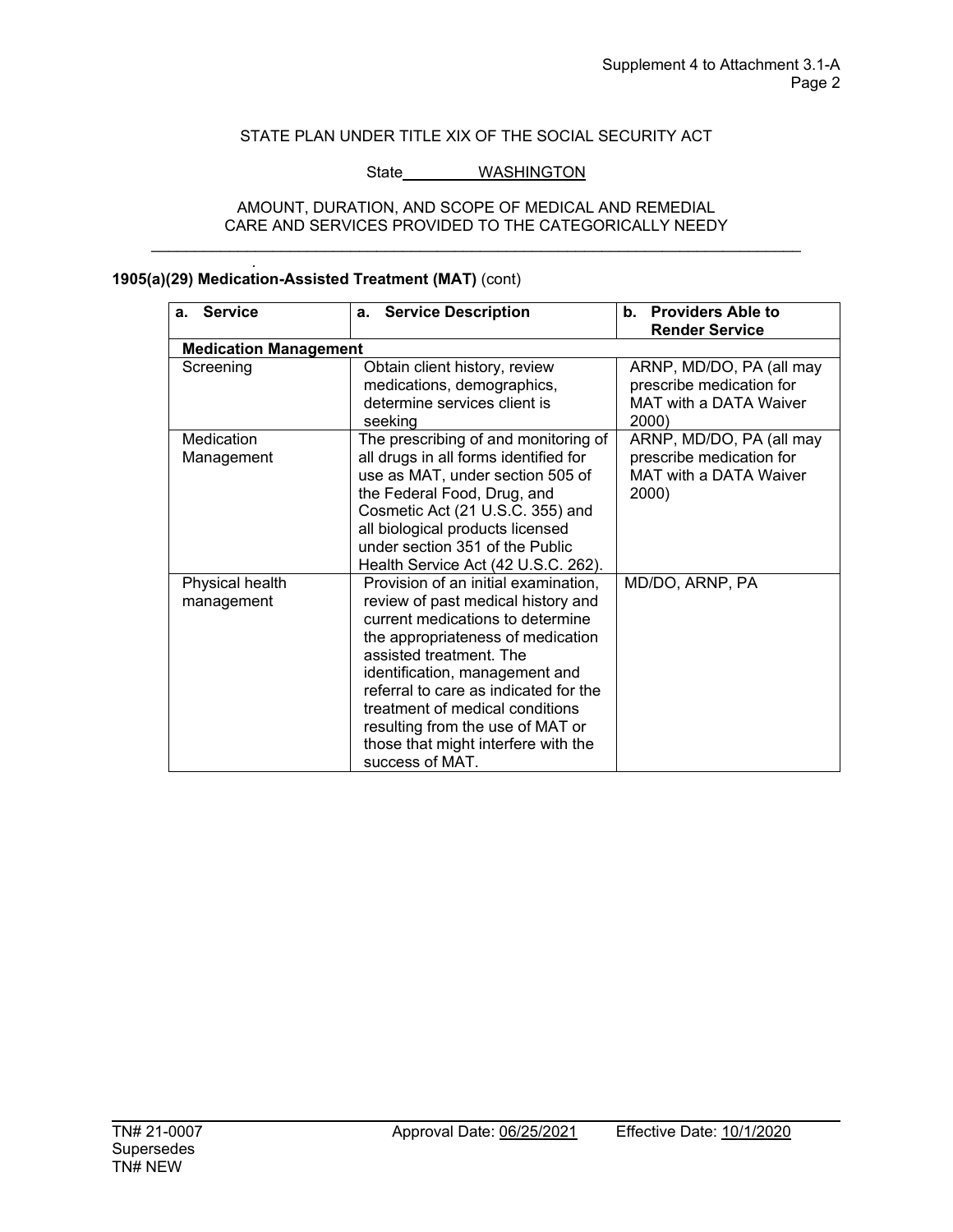#### State WASHINGTON

#### AMOUNT, DURATION, AND SCOPE OF MEDICAL AND REMEDIAL CARE AND SERVICES PROVIDED TO THE CATEGORICALLY NEEDY \_\_\_\_\_\_\_\_\_\_\_\_\_\_\_\_\_\_\_\_\_\_\_\_\_\_\_\_\_\_\_\_\_\_\_\_\_\_\_\_\_\_\_\_\_\_\_\_\_\_\_\_\_\_\_\_\_\_\_\_\_\_\_\_\_\_\_\_\_\_\_\_\_\_\_

| <b>Service</b><br>a.                  | <b>Service Description</b><br>а.                                                                                                                                                                                                                                                                                                                                                                                                                                                                                                                                                                                                                                                                          | <b>Providers Able to Render</b><br>b.<br><b>Service</b>                                                                                                          |
|---------------------------------------|-----------------------------------------------------------------------------------------------------------------------------------------------------------------------------------------------------------------------------------------------------------------------------------------------------------------------------------------------------------------------------------------------------------------------------------------------------------------------------------------------------------------------------------------------------------------------------------------------------------------------------------------------------------------------------------------------------------|------------------------------------------------------------------------------------------------------------------------------------------------------------------|
| <b>Opioid Use Treatment</b>           |                                                                                                                                                                                                                                                                                                                                                                                                                                                                                                                                                                                                                                                                                                           |                                                                                                                                                                  |
| Assessment                            | Assessment documents an age-appropriate,<br>strengths-based psychosocial assessment<br>that considers current needs and the<br>patient's relevant history according to best<br>practices.                                                                                                                                                                                                                                                                                                                                                                                                                                                                                                                 | SUDP, SUDPT, Behavioral<br><b>Health Co-occurring Disorder</b><br><b>Specialist</b>                                                                              |
| Cognitive behavioral<br>therapy (CBT) | Helps participant to look at the interactions<br>between thoughts, feelings, behaviors, and<br>physical symptoms, together with the<br>situations within they occur, all affect and<br>interact with each other. This helps the<br>participant to identify what or where it is that<br>they want to change.                                                                                                                                                                                                                                                                                                                                                                                               | Marriage & Family Therapist,<br>Mental Health Counselor, SUDP<br>with CBT training                                                                               |
| Counseling                            | Individual, family, or group therapy designed<br>to provide assistance and guidance in<br>resolving personal, social, or psychological<br>problems and difficulties. Facilitate the<br>achievement and maintenance of maximum<br>functional recovery.<br>Family Therapy service that involves the<br>participation of a non-Medicaid eligible is for<br>the direct benefit of the beneficiary. The<br>service must actively involve the beneficiary<br>in the sense of being tailored to the<br>beneficiary's individual needs. There may be<br>times when, based on clinical judgment, the<br>beneficiary is not present during the delivery<br>of the service, but remains the focus of the<br>service. | ARNP, Behavioral Health Co-<br>occurring Disorder Specialist,<br>LPN, Marriage & Family<br>Therapist, Mental Health<br>Counselor, MD/DO, PA, RN,<br>SUDP, SUDPT, |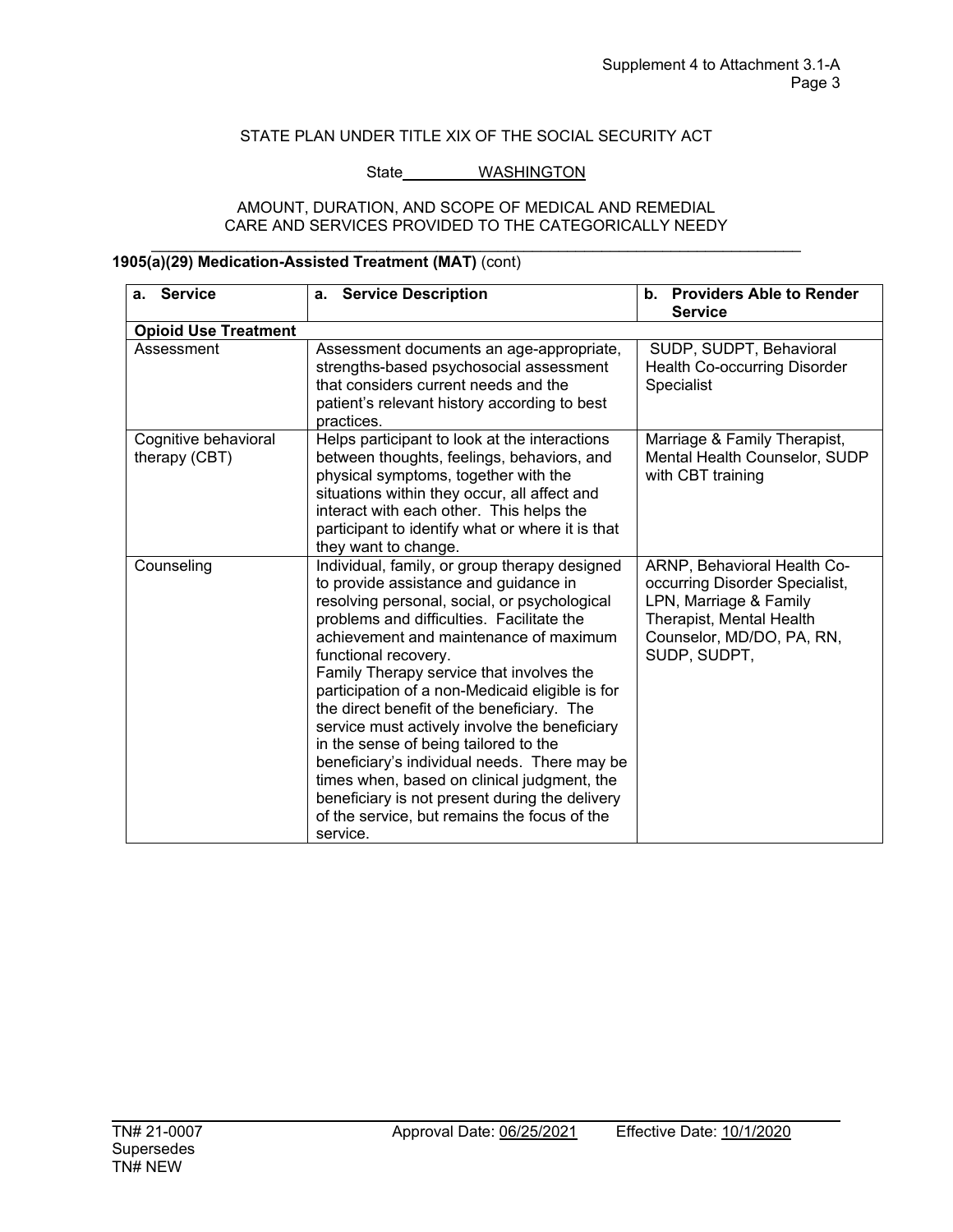#### State WASHINGTON

#### AMOUNT, DURATION, AND SCOPE OF MEDICAL AND REMEDIAL CARE AND SERVICES PROVIDED TO THE CATEGORICALLY NEEDY \_\_\_\_\_\_\_\_\_\_\_\_\_\_\_\_\_\_\_\_\_\_\_\_\_\_\_\_\_\_\_\_\_\_\_\_\_\_\_\_\_\_\_\_\_\_\_\_\_\_\_\_\_\_\_\_\_\_\_\_\_\_\_\_\_\_\_\_\_\_\_\_\_\_\_

| <b>Service</b><br>a.              | a. Service Description                                                                                                                                                                                                                                                                                                                                                                                                                                                                     | <b>Providers Able to</b><br>b.<br><b>Render Service</b>                 |
|-----------------------------------|--------------------------------------------------------------------------------------------------------------------------------------------------------------------------------------------------------------------------------------------------------------------------------------------------------------------------------------------------------------------------------------------------------------------------------------------------------------------------------------------|-------------------------------------------------------------------------|
| Opioid Use Treatment (cont)       |                                                                                                                                                                                                                                                                                                                                                                                                                                                                                            |                                                                         |
| Motivational<br>interviewing      | Person-centered counseling for<br>addressing the common problem of<br>ambivalence about change. MI is done for<br>or with someone, not on or to them. The<br>four key aspects are partnership,<br>acceptance, compassion, and evocation.                                                                                                                                                                                                                                                   | Marriage & Family Therapist,<br>Mental Health Counselor,<br>SUDP, SUDPT |
| <b>Individual Service</b><br>Plan | Be in terminology that is understandable<br>to the participant. Must be a plan that is<br>mutually agreed upon. Addresses issues<br>identified by the individual or legal<br>representative. Contains measurable<br>goals and objectives and is initiated<br>during the first individual sessions<br>following the assessment with at least one<br>goal identified by the individual. Must be<br>updated to address applicable changes in<br>identified needs and achievement of<br>goals. | Marriage & Family Therapist,<br>Mental Health Counselor,<br>SUDP, SUDPT |
| <b>Peer Services</b>              | Provides a wide range of activities to<br>assist an individual in exercising control<br>over their own life and recovery process<br>through: developing self-advocacy and<br>natural supports, maintenance of<br>community living skills, promoting<br>socialization and the practice of peer<br>counselors sharing their own life<br>experiences related to mental and<br>substance use illness to build alliances<br>that enhance the individual's ability to<br>function.               | <b>Peer Counselors</b>                                                  |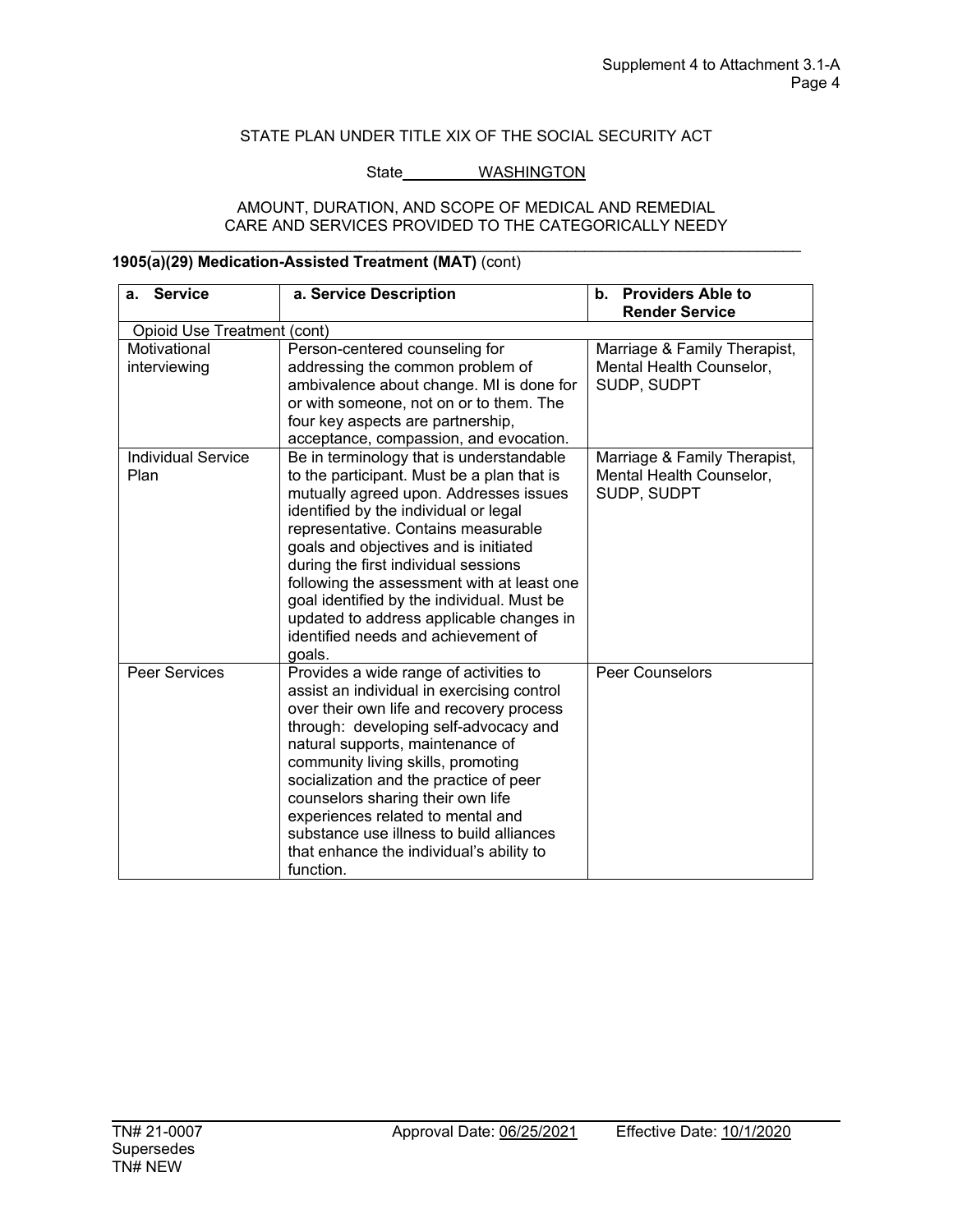## State WASHINGTON

#### AMOUNT, DURATION, AND SCOPE OF MEDICAL AND REMEDIAL CARE AND SERVICES PROVIDED TO THE CATEGORICALLY NEEDY \_\_\_\_\_\_\_\_\_\_\_\_\_\_\_\_\_\_\_\_\_\_\_\_\_\_\_\_\_\_\_\_\_\_\_\_\_\_\_\_\_\_\_\_\_\_\_\_\_\_\_\_\_\_\_\_\_\_\_\_\_\_\_\_\_\_\_\_\_\_\_\_\_\_\_

### **1905(a)(29) Medication-Assisted Treatment (MAT)** (cont)

- c) Please include a brief summary of the qualifications for each practitioner or provider entity that the state requires. Include any licensure, certification, registration, education, experience, training, and supervisory arrangements that the state requires.
	- *Advanced Registered Nurse Practitioner (ARNP) is licensed and provides services within their scope of practice in accordance with state law. May prescribe medication for MAT with a DATA Waiver 2000.*
	- *Behavioral Health Co-occurring Disorder Specialist is licensed and provides services within their scope of practice in accordance with state law*
	- *Licensed Practical Nurse (LPN) is licensed and provides services within their scope of practice in accordance with state law*
	- *Marriage and Family Therapist is licensed and provides services within their scope of practice in accordance with state law*
	- *Mental Health Counselor is licensed and provides services within their scope of practice in accordance with state law*
	- *Physician/osteopathic physician (MD/DO): is licensed and provides services within their scope of practice in accordance with state law. May prescribe medication for MAT with a DATA Waiver 2000*
	- *Physician Assistant is licensed and provides services within their scope of practice in accordance with state law. May prescribe medication for MAT with a DATA Waiver 2000*
	- *Registered Nurse (RN) is licensed and provides services within their scope of practice in accordance with state law*
	- *Substance Use Disorder Professional (SUDP) is licensed and provides services within their scope of practice in accordance with state law*
	- *Substance Use Disorder Professional Trainee (SUDPT) is licensed and provides services within their scope of practice in accordance with state law, working under the supervision of an SUDP.*
	- *Peer Counselor is licensed and provides services within their scope of practice in accordance with state law.*

*Note: Providers prescribing medications for MAT must prescribe according to the authorities granted to them by the DEA and must follow all federal regulations/requirements when prescribing methadone to treat people with opioid use disorder.*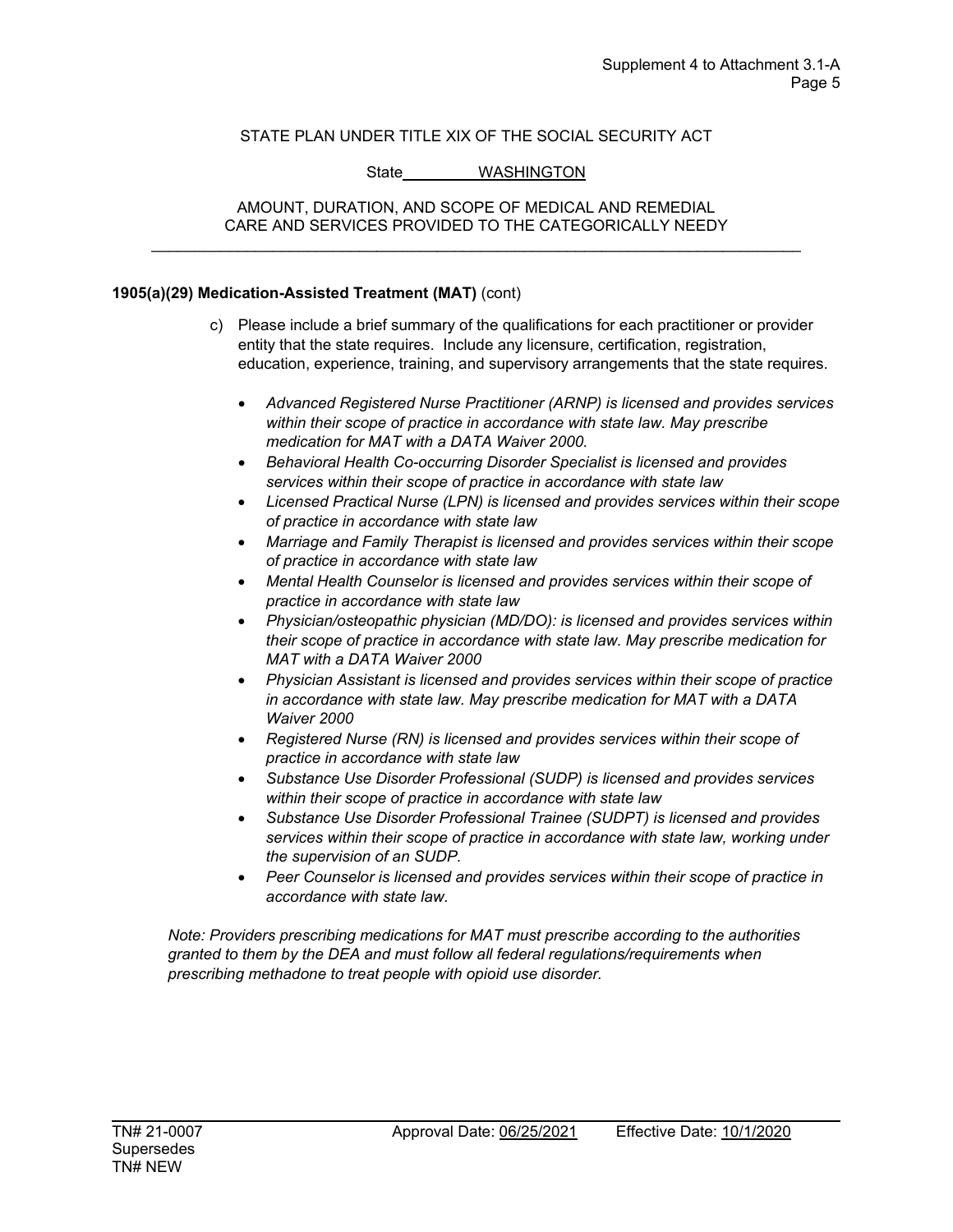### State WASHINGTON

#### AMOUNT, DURATION, AND SCOPE OF MEDICAL AND REMEDIAL CARE AND SERVICES PROVIDED TO THE CATEGORICALLY NEEDY \_\_\_\_\_\_\_\_\_\_\_\_\_\_\_\_\_\_\_\_\_\_\_\_\_\_\_\_\_\_\_\_\_\_\_\_\_\_\_\_\_\_\_\_\_\_\_\_\_\_\_\_\_\_\_\_\_\_\_\_\_\_\_\_\_\_\_\_\_\_\_\_\_\_\_

### **1905(a)(29) Medication-Assisted Treatment (MAT) (cont)**

iv. Utilization Controls

 $X$  The state has drug utilization controls in place. (Check each of the following that apply)

X Generic first policy X Preferred drug lists \_X\_ Clinical criteria \_X\_ Quantity limits

\_\_\_\_\_ The state does not have drug utilization controls in place.

#### v. Limitations

Describe the state's limitations on amount, duration, and scope of MAT drugs, biologicals, and counseling and behavioral therapies related to MAT.

*Medications to treat MAT may require prior authorization to determine medical necessity and may be subject to daily dose limits. All non-preferred products require a trial of preferred products with the same indication before a non-preferred drug will be authorized, unless contraindicated or not clinically appropriate. Requests for limitation extensions are considered and reviewed for medical necessity on a case-by-case basis*.

PRA Disclosure Statement - This information is being collected to assist the Centers for Medicare & Medicaid Services in implementing section 1006(b) of the SUPPORT for Patients and Communities Act (P.L. 115-271) enacted on October 24, 2018. Section 1006(b) requires state Medicaid plans to provide coverage of Medication-Assisted Treatment (MAT) for all Medicaid enrollees as a mandatory Medicaid state plan benefit for the period beginning October 1, 2020 and ending September 30, 2025. Under the Privacy Act of 1974 any personally identifying information obtained will be kept private to the extent of the law. An agency may not conduct or sponsor, and a person is not required to respond to, a collection of information unless it displays a currently valid Office of Management and Budget (OMB) control number. The OMB control number for this project is 0938-1148 (CMS-10398 # 60). Public burden for all of the collection of information requirements under this control number is estimated to take about 80 hours per response. Send comments regarding this burden estimate or any other aspect of this collection of information, including suggestions for reducing this burden, to CMS, 7500 Security Boulevard, Attn: Paperwork Reduction Act Reports Clearance Officer, Mail Stop C4-26-05, Baltimore, Maryland 21244- 1850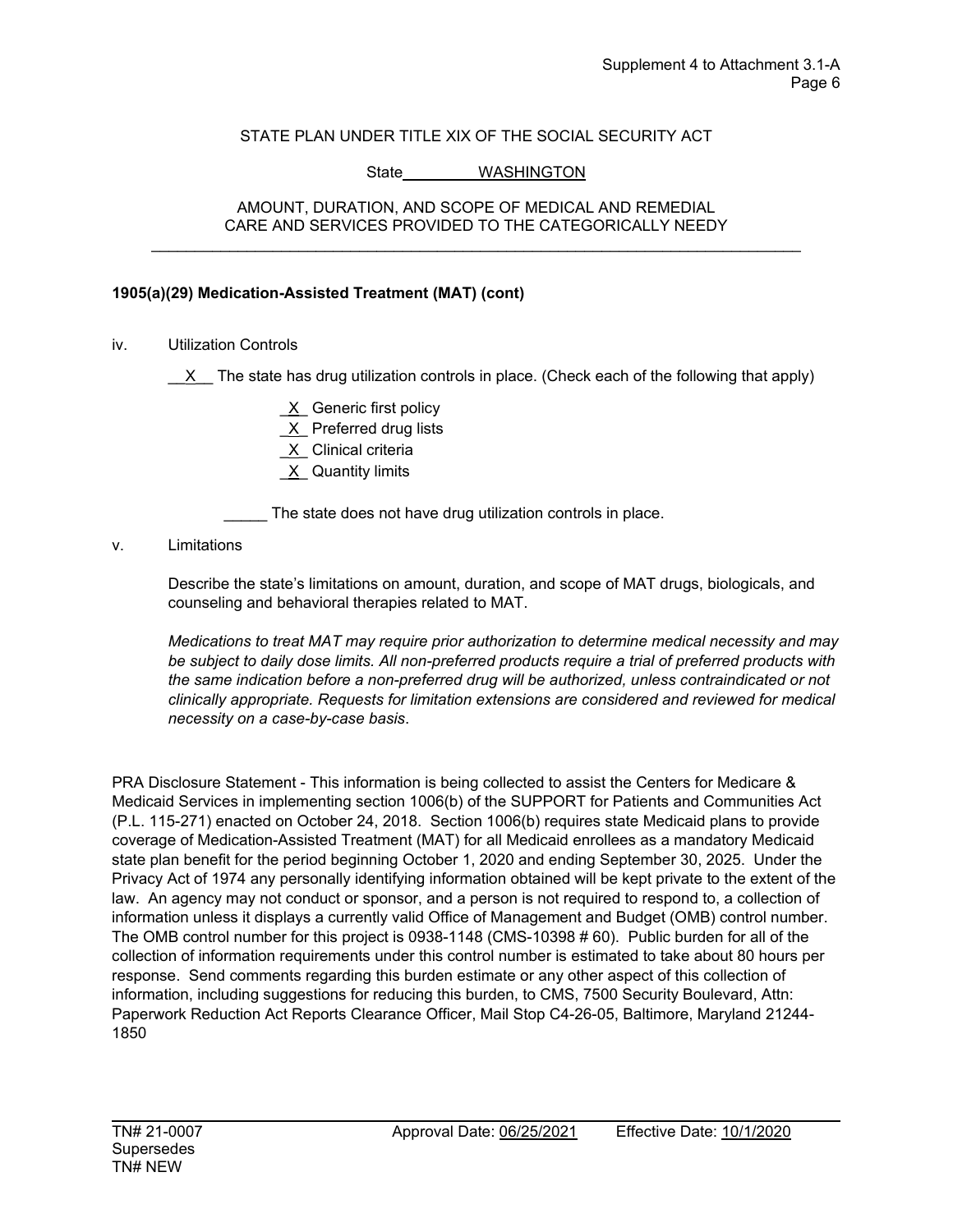### Supplement 2 to Attachment 3.1-B Page 1

## STATE PLAN UNDER TITLE XIX OF THE SOCIAL SECURITY ACT

State WASHINGTON

AMOUNT, DURATION, AND SCOPE OF SERVICES PROVIDED TO THE MEDICALLY NEEDY GROUP(S): ALL \_\_\_\_\_\_\_\_\_\_\_\_\_\_\_\_\_\_\_\_\_\_\_\_\_\_\_\_\_\_\_\_\_\_\_\_\_\_\_\_\_\_\_\_\_\_\_\_\_\_\_\_\_\_\_\_\_\_\_\_\_\_\_\_\_\_\_\_\_\_\_\_\_\_\_

### **1905(a)(29) Medication-Assisted Treatment (MAT)**

i. General Assurance

MAT is covered under the Medicaid state plan for all Medicaid beneficiaries who meet the medical necessity criteria for receipt of the service for the period beginning October 1, 2020 and ending September 30, 2025.

- ii. Assurances
	- a. The state assures coverage of naltrexone, buprenorphine, and methadone and all of the forms of these drugs for MAT that are approved under section 505 of the Federal Food, Drug, and Cosmetic Act (21 U.S.C. 355) and all biological products licensed under section 351 of the Public Health Service Act (42 U.S.C. 262).
	- b. The state assures that methadone for MAT is provided by Opioid Treatment Programs that meet the requirements in 42 C.F.R. Part 8.
	- c. The state assures coverage for all formulations of MAT drugs and biologicals for OUD that are approved under section 505 of the Federal Food, Drug, and Cosmetic Act (21 U.S.C. 355) and all biological products licensed under section 351 of the Public Health Service Act (42 U.S.C. 262)
- iii. Service Package

The state covers the following counseling services and behavioral health therapies as part of MAT

- a) Please set forth each service and components of each service (if applicable), along with a description of each service and component service. *From October 1, 2020, through September 30, 2025, the state assures that MAT to treat OUD as defined at section 1905(ee)(1) of the Social Security Act (the Act) is covered exclusively under section 1905(a)(29) of the Act. See chart below.*
- b) Please include each practitioner and provider entity that furnishes each service and component service. *See chart below*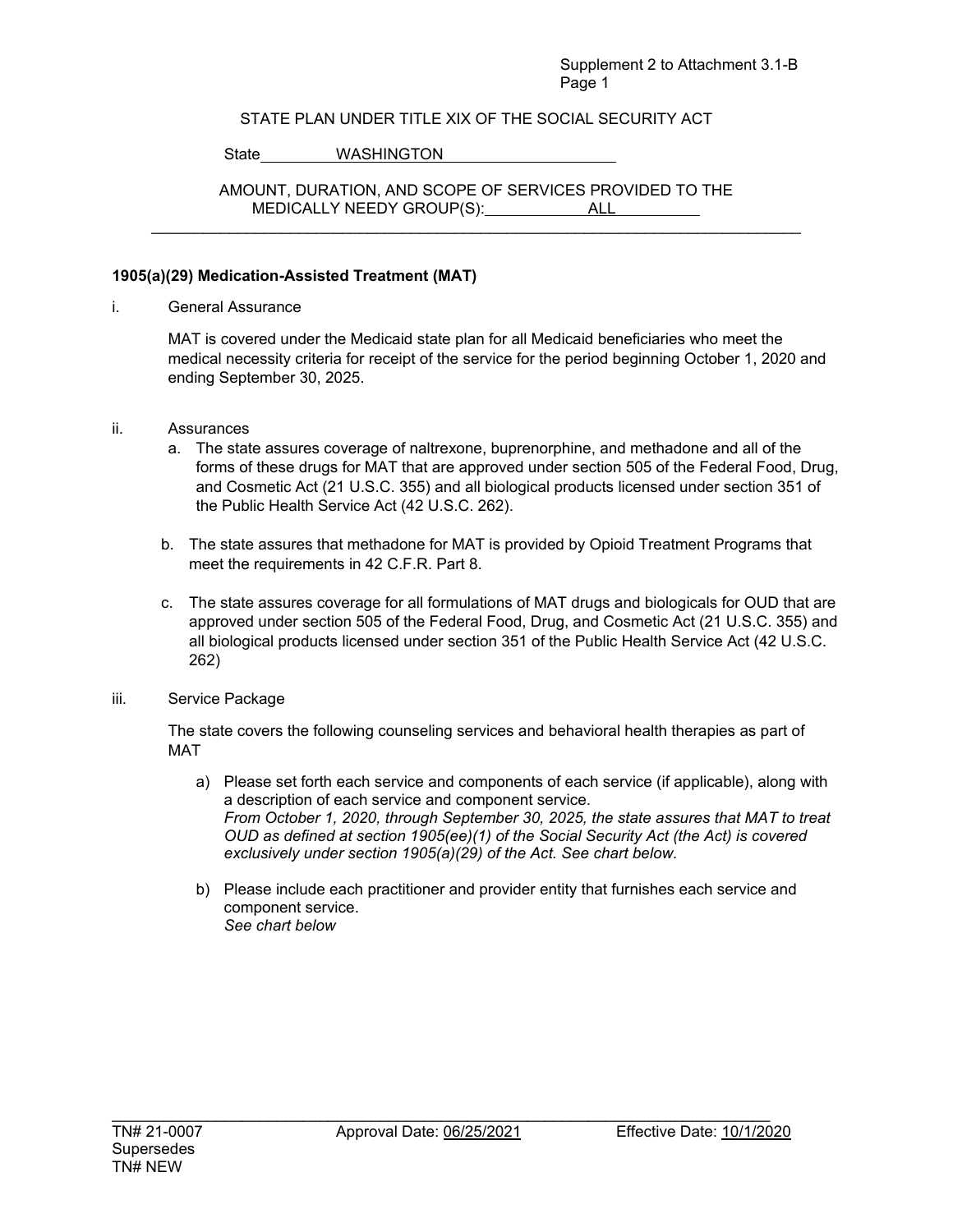## State WASHINGTON

#### AMOUNT, DURATION, AND SCOPE OF SERVICES PROVIDED TO THE MEDICALLY NEEDY GROUP(S): ALL \_\_\_\_\_\_\_\_\_\_\_\_\_\_\_\_\_\_\_\_\_\_\_\_\_\_\_\_\_\_\_\_\_\_\_\_\_\_\_\_\_\_\_\_\_\_\_\_\_\_\_\_\_\_\_\_\_\_\_\_\_\_\_\_\_\_\_\_\_\_\_\_\_\_\_

| b. Service                    | c. Service Description                                                                                                                                                                                                                                                                                                                                                                     | d. Providers Able to                                                                    |
|-------------------------------|--------------------------------------------------------------------------------------------------------------------------------------------------------------------------------------------------------------------------------------------------------------------------------------------------------------------------------------------------------------------------------------------|-----------------------------------------------------------------------------------------|
|                               |                                                                                                                                                                                                                                                                                                                                                                                            | <b>Render Service</b>                                                                   |
| <b>Medication Management</b>  |                                                                                                                                                                                                                                                                                                                                                                                            |                                                                                         |
| Screening                     | Obtain client history, review<br>medications, demographics,<br>determine services client is<br>seeking                                                                                                                                                                                                                                                                                     | ARNP, MD/DO, PA (all may<br>prescribe medication for<br>MAT with a DATA Waiver<br>2000) |
| Medication<br>Management      | Medical treatment of Substance<br>Use Disorders involving<br>abstinence, medication to address<br>withdrawal symptoms, monitoring<br>client until they are free of toxins.                                                                                                                                                                                                                 | ARNP, MD/DO, PA (all may<br>prescribe medication for<br>MAT with a DATA Waiver<br>2000) |
| Physical health<br>management | Provision of an initial examination,<br>review of past medical history and<br>current medications to determine<br>the appropriateness of medication<br>assisted treatment. The<br>identification, management and<br>referral to care as indicated for the<br>treatment of medical conditions<br>resulting from the use of MAT or<br>those that might interfere with the<br>success of MAT. | MD/DO, ARNP, PA                                                                         |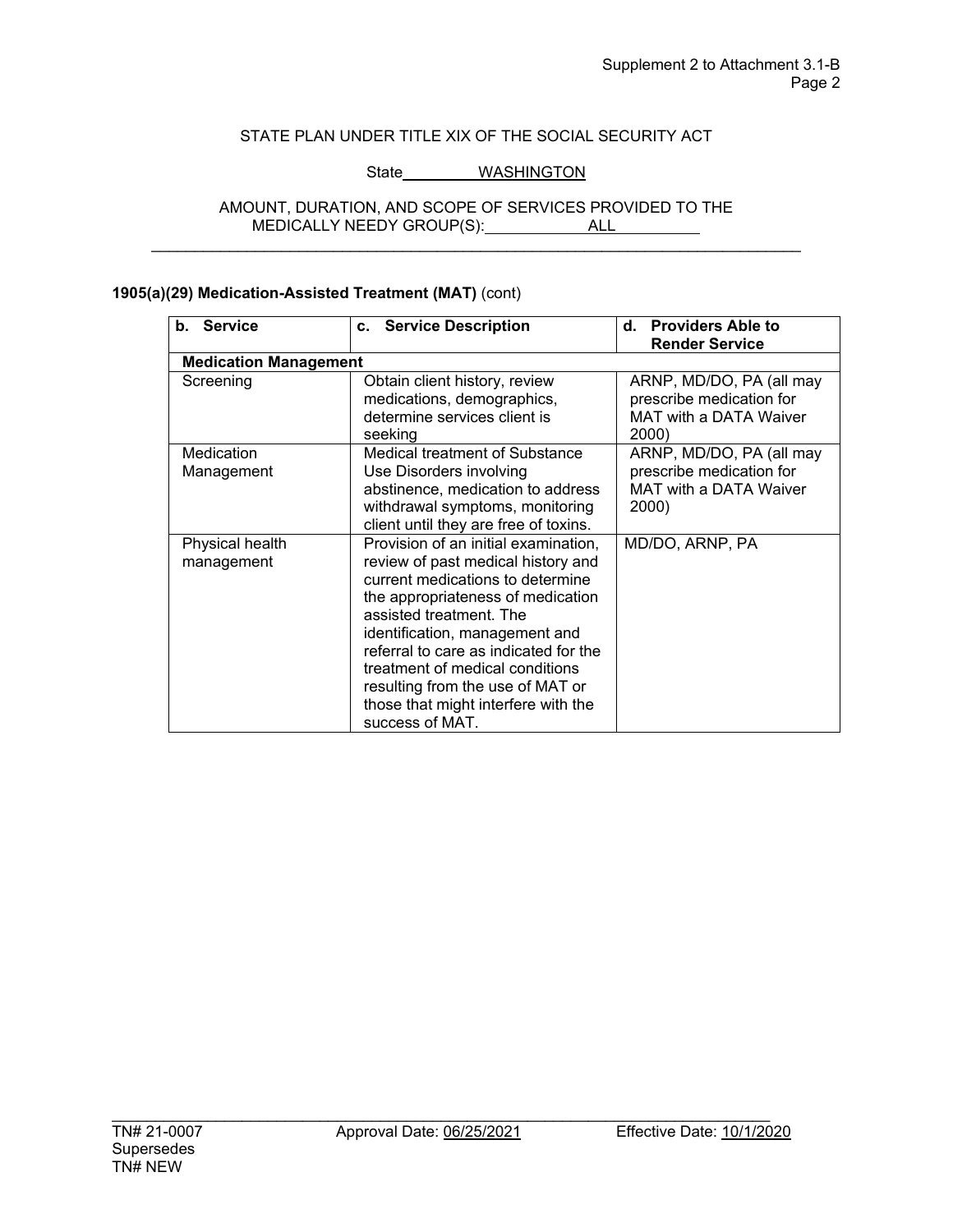### State WASHINGTON

#### AMOUNT, DURATION, AND SCOPE OF SERVICES PROVIDED TO THE MEDICALLY NEEDY GROUP(S): ALL \_\_\_\_\_\_\_\_\_\_\_\_\_\_\_\_\_\_\_\_\_\_\_\_\_\_\_\_\_\_\_\_\_\_\_\_\_\_\_\_\_\_\_\_\_\_\_\_\_\_\_\_\_\_\_\_\_\_\_\_\_\_\_\_\_\_\_\_\_\_\_\_\_\_\_

| <b>Service</b><br>a.                  | <b>Service Description</b><br>a.                                                                                                                                                                                                                                                                                                                                                                                                                                                                                                                                                                                                                                                                          | <b>Providers Able to</b><br>$\mathbf b$ .<br><b>Render Service</b>                                                                                               |
|---------------------------------------|-----------------------------------------------------------------------------------------------------------------------------------------------------------------------------------------------------------------------------------------------------------------------------------------------------------------------------------------------------------------------------------------------------------------------------------------------------------------------------------------------------------------------------------------------------------------------------------------------------------------------------------------------------------------------------------------------------------|------------------------------------------------------------------------------------------------------------------------------------------------------------------|
| <b>Opioid Use Treatment</b>           |                                                                                                                                                                                                                                                                                                                                                                                                                                                                                                                                                                                                                                                                                                           |                                                                                                                                                                  |
| Assessment                            | Assessment documents an age-appropriate,<br>strengths-based psychosocial assessment<br>that considers current needs and the<br>patient's relevant history according to best<br>practices.                                                                                                                                                                                                                                                                                                                                                                                                                                                                                                                 | <b>Behavioral Health Co-</b><br>occurring Disorder Specialist,<br>SUDP, SUDPT                                                                                    |
| Cognitive behavioral<br>therapy (CBT) | Helps participant to look at the interactions<br>between thoughts, feelings, behaviors, and<br>physical symptoms, together with the<br>situations within they occur, all affect and<br>interact with each other. This helps the<br>participant to identify what or where it is that<br>they want to change.                                                                                                                                                                                                                                                                                                                                                                                               | Marriage & Family Therapist,<br>Mental Health Counselor,<br>SUDP with CBT training                                                                               |
| Counseling                            | Individual, family, or group therapy designed<br>to provide assistance and guidance in<br>resolving personal, social, or psychological<br>problems and difficulties. Facilitate the<br>achievement and maintenance of maximum<br>functional recovery<br>Family Therapy service that involves the<br>participation of a non-Medicaid eligible is for<br>the direct benefit of the beneficiary. The<br>service must actively involve the beneficiary<br>in the sense of being tailored to the<br>beneficiary's individual needs. There may<br>be times when, based on clinical judgment,<br>the beneficiary is not present during the<br>delivery of the service, but remains the<br>focus of the service." | ARNP, Behavioral Health Co-<br>occurring Disorder Specialist,<br>LPN, Marriage & Family<br>Therapist, Mental Health<br>Counselor, MD/DO, PA, RN,<br>SUDP, SUDPT, |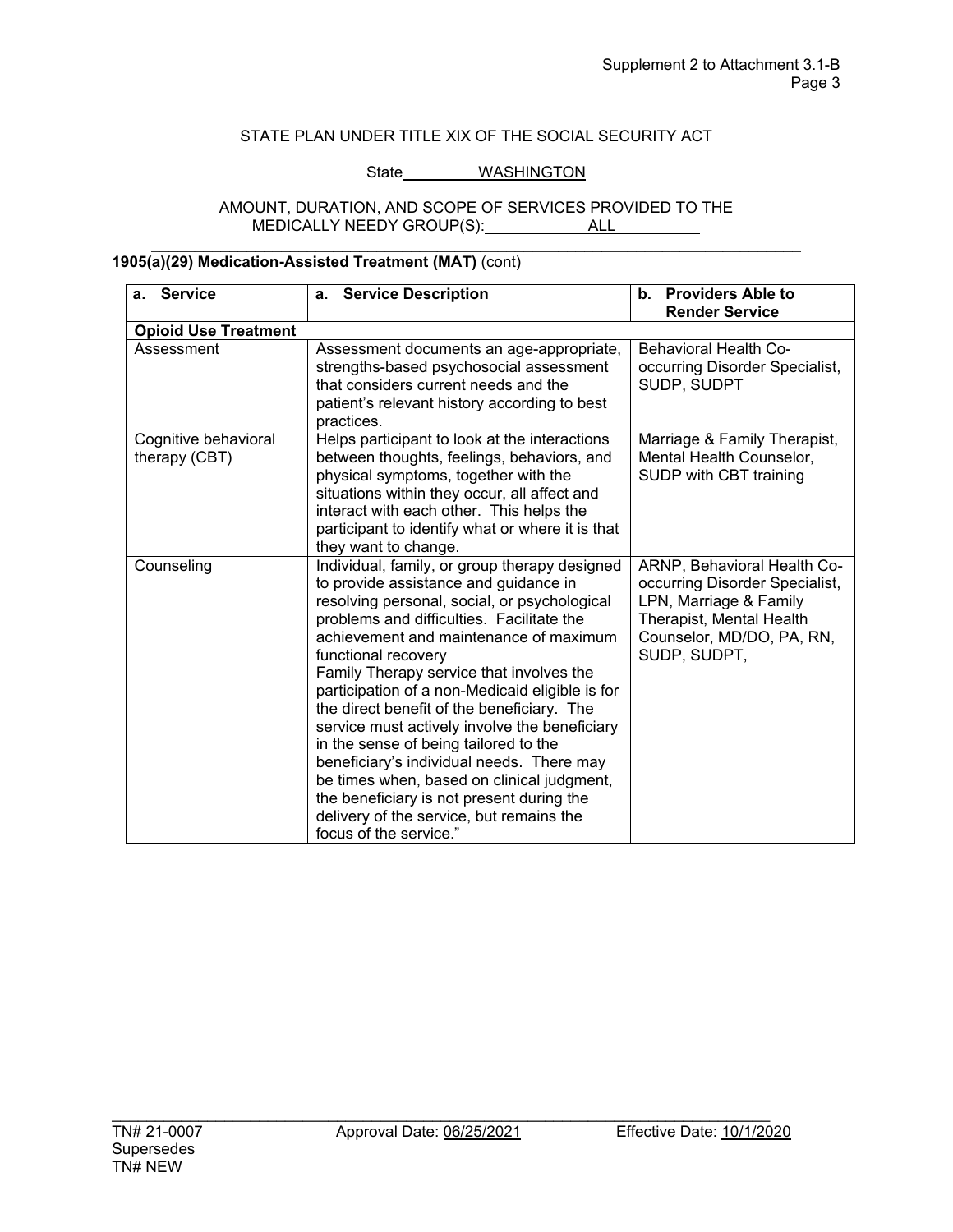## State WASHINGTON

#### AMOUNT, DURATION, AND SCOPE OF SERVICES PROVIDED TO THE MEDICALLY NEEDY GROUP(S): ALL \_\_\_\_\_\_\_\_\_\_\_\_\_\_\_\_\_\_\_\_\_\_\_\_\_\_\_\_\_\_\_\_\_\_\_\_\_\_\_\_\_\_\_\_\_\_\_\_\_\_\_\_\_\_\_\_\_\_\_\_\_\_\_\_\_\_\_\_\_\_\_\_\_\_\_

| <b>Service</b><br>а.              | a. Service Description                                                                                                                                                                                                                                                                                                                                                                                                                                                                 | b. Providers Able to<br><b>Render Service</b>                           |
|-----------------------------------|----------------------------------------------------------------------------------------------------------------------------------------------------------------------------------------------------------------------------------------------------------------------------------------------------------------------------------------------------------------------------------------------------------------------------------------------------------------------------------------|-------------------------------------------------------------------------|
| Opioid Use Treatment (cont)       |                                                                                                                                                                                                                                                                                                                                                                                                                                                                                        |                                                                         |
|                                   |                                                                                                                                                                                                                                                                                                                                                                                                                                                                                        |                                                                         |
| Motivational<br>interviewing      | Person-centered counseling for<br>addressing the common problem of<br>ambivalence about change. MI is done for<br>or with someone, not on or to them. The<br>four key aspects are partnership,<br>acceptance, compassion, and evocation.                                                                                                                                                                                                                                               | Marriage & Family Therapist,<br>Mental Health Counselor,<br>SUDP, SUDPT |
| <b>Individual Service</b><br>Plan | Be in terminology that is understandable<br>to the participant. Must be a plan that is<br>mutually agreed upon. Addresses issues<br>identified by the individual or legal<br>representative. Contains measurable<br>goals and objectives and is initiated<br>during the first individual sessions<br>following the assessment with at least one<br>goal identified by the individual. Must be<br>updated to address applicable changes in<br>identified needs and achievement of goals | Marriage & Family Therapist,<br>Mental Health Counselor,<br>SUDP, SUDPT |
| Peer Services                     | Provides a wide range of activities to<br>assist an individual in exercising control<br>over their own life and recovery process<br>through: developing self-advocacy and<br>natural supports, maintenance of<br>community living skills, promoting<br>socialization and the practice of peer<br>counselors sharing their own life<br>experiences related to mental and<br>substance use illness to build alliances<br>that enhance the individual's ability to<br>function.           | <b>Peer Counselors</b>                                                  |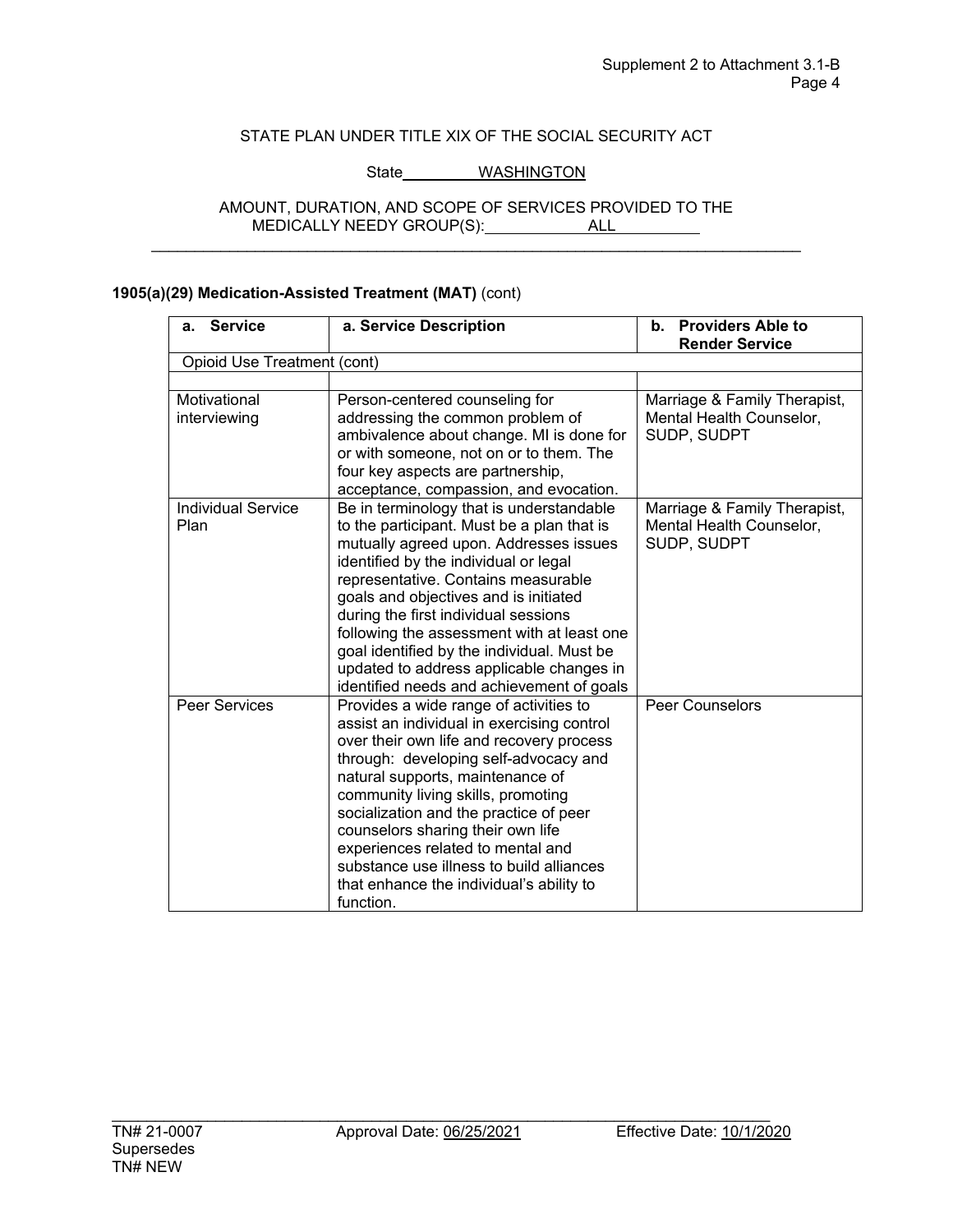## State WASHINGTON

AMOUNT, DURATION, AND SCOPE OF SERVICES PROVIDED TO THE MEDICALLY NEEDY GROUP(S): ALL \_\_\_\_\_\_\_\_\_\_\_\_\_\_\_\_\_\_\_\_\_\_\_\_\_\_\_\_\_\_\_\_\_\_\_\_\_\_\_\_\_\_\_\_\_\_\_\_\_\_\_\_\_\_\_\_\_\_\_\_\_\_\_\_\_\_\_\_\_\_\_\_\_\_\_

#### **1905(a)(29) Medication-Assisted Treatment (MAT)** (cont)

c) Please include a brief summary of the qualifications for each practitioner or provider entity that the state requires. Include any licensure, certification, registration, education, experience, training, and supervisory arrangements that the state requires.

- Advanced Registered Nurse Practitioner (ARNP) is licensed and provides services within their scope of practice in accordance with state law. May prescribe medication for MAT with a DATA Waiver 2000.
- Behavioral Health Co-occurring Disorder Specialist is licensed and provides services within their scope of practice in accordance with state law
- Licensed Practical Nurse (LPN) is licensed and provides services within their scope of practice in accordance with state law
- Marriage and Family Therapist is licensed and provides services within their scope of pract ice in accordance with state law
- Mental Health Counselor is licensed and provides services within their scope of practice in accordance with state law
- Physician/osteopathic physician (MD/DO): is licensed and provides services within their scope of practice in accordance with state law. May prescribe medication for MAT with a DATA Waiver 2000
- Physician Assistant is licensed and provides services within their scope of practice in accordance with state law. May prescribe medication for MAT with a DATA Waiver 2000
- Registered Nurse (RN) is licensed and provides services within their scope of practice in accordance with state law
- Substance Use Disorder Professional (SUDP) is licensed and provides services within their scope of practice in accordance with state law
- Substance Use Disorder Professional Trainee (SUDPT) is licensed and provides services within their scope of practice in accordance with state law, working under the supervision of an SUDP.
- Peer Counselor is licensed and provides services within their scope of practice in accordance with state law.

*Note: Providers prescribing medications for MAT must prescribe according to the authorities granted to them by the DEA and must follow all federal regulations/requirements when prescribing methadone to treat people with opioid use disorder.*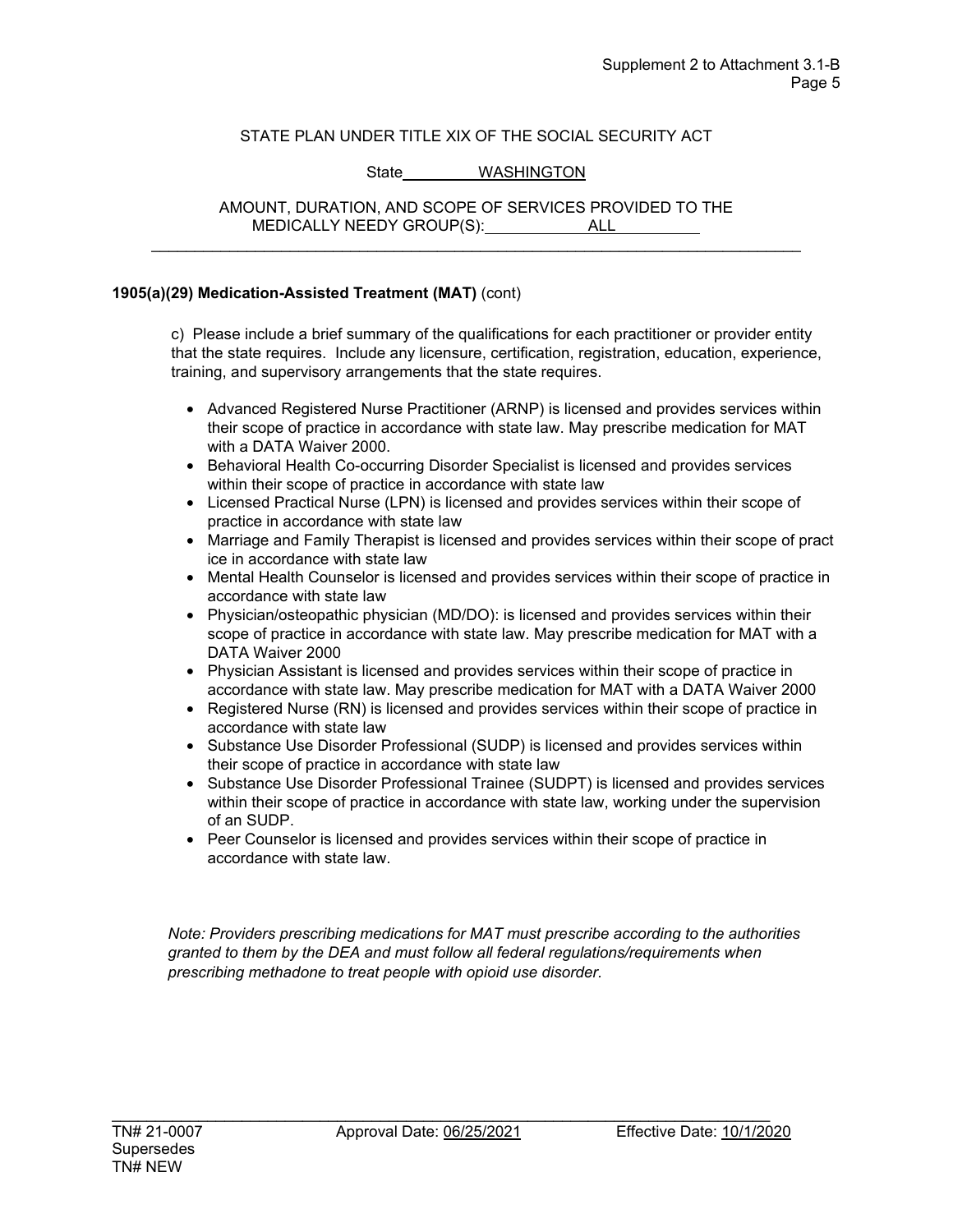### Supplement 2 to Attachment 3.1-B Page 6

## STATE PLAN UNDER TITLE XIX OF THE SOCIAL SECURITY ACT

State WASHINGTON

AMOUNT, DURATION, AND SCOPE OF SERVICES PROVIDED TO THE MEDICALLY NEEDY GROUP(S): ALL \_\_\_\_\_\_\_\_\_\_\_\_\_\_\_\_\_\_\_\_\_\_\_\_\_\_\_\_\_\_\_\_\_\_\_\_\_\_\_\_\_\_\_\_\_\_\_\_\_\_\_\_\_\_\_\_\_\_\_\_\_\_\_\_\_\_\_\_\_\_\_\_\_\_\_

### **1905(a)(29) Medication-Assisted Treatment (MAT)** (cont)

i. Utilization Controls

X The state has drug utilization controls in place. (Check each of the following that apply)

> X Generic first policy X Preferred drug lists

\_X\_ Clinical criteria

 $X$  Quantity limits

The state does not have drug utilization controls in place.

ii. Describe the state's limitations on amount, duration, and scope of MAT drugs, biologicals, and counseling and behavioral therapies related to MAT.

*Medications to treat MAT may require prior authorization to determine medical necessity and may be subject to daily dose limits. All non-preferred products require a trial of preferred products with the same indication before a non-preferred drug will be authorized, unless contraindicated or not clinically appropriate. Requests for limitation extensions are considered and reviewed for medical necessity on a case-by-case basis.*

PRA Disclosure Statement - This information is being collected to assist the Centers for Medicare & Medicaid Services in implementing section 1006(b) of the SUPPORT for Patients and Communities Act (P.L. 115-271) enacted on October 24, 2018. Section 1006(b) requires state Medicaid plans to provide coverage of Medication-Assisted Treatment (MAT) for all Medicaid enrollees as a mandatory Medicaid state plan benefit for the period beginning October 1, 2020 and ending September 30, 2025. Under the Privacy Act of 1974 any personally identifying information obtained will be kept private to the extent of the law. An agency may not conduct or sponsor, and a person is not required to respond to, a collection of information unless it displays a currently valid Office of Management and Budget (OMB) control number. The OMB control number for this project is 0938-1148 (CMS-10398 # 60). Public burden for all of the collection of information requirements under this control number is estimated to take about 80 hours per response. Send comments regarding this burden estimate or any other aspect of this collection of information, including suggestions for reducing this burden, to CMS, 7500 Security Boulevard, Attn: Paperwork Reduction Act Reports Clearance Officer, Mail Stop C4-26-05, Baltimore, Maryland 21244- 1850.